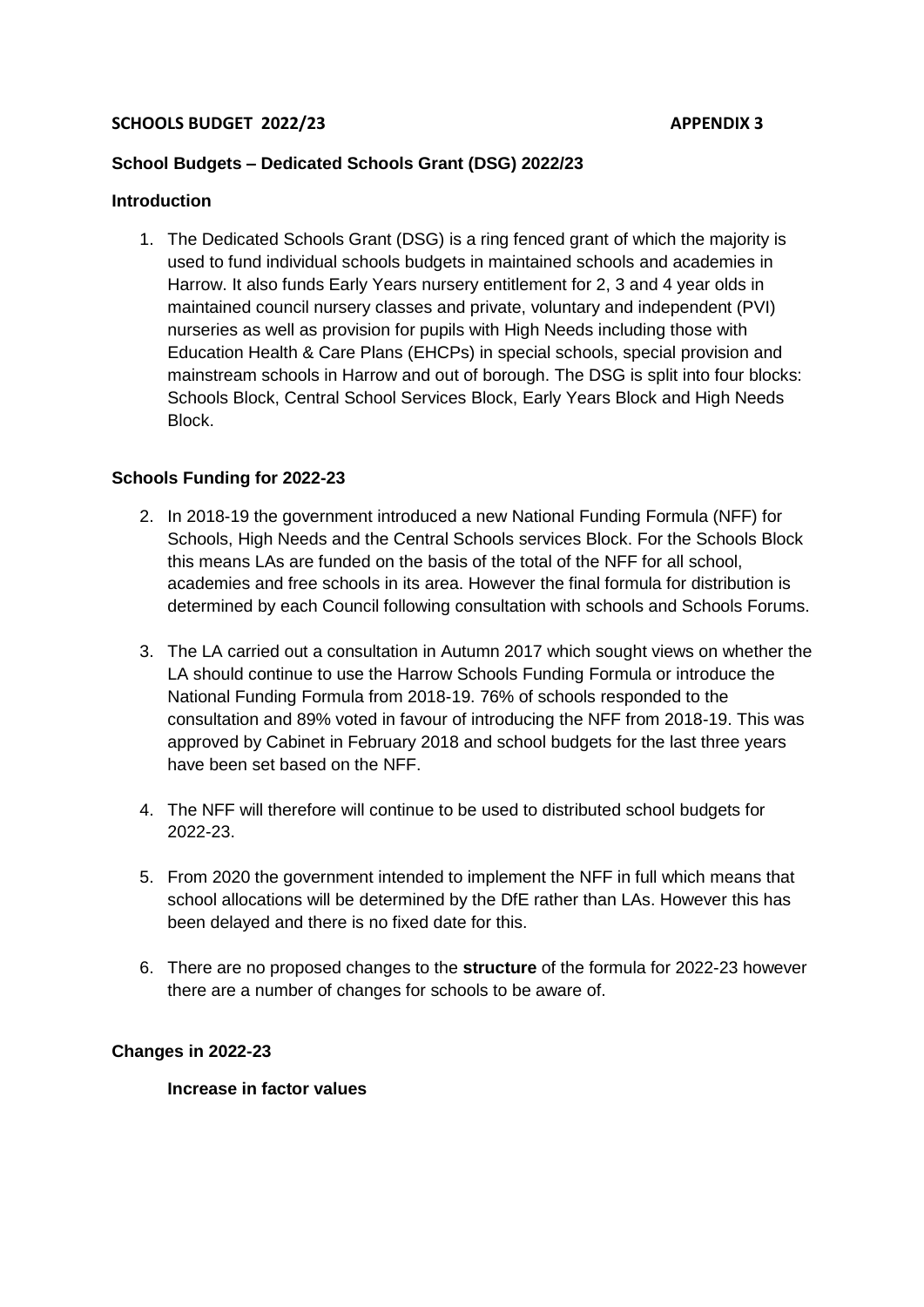| <b>Factors</b>    | 2021-22    |             | 2022-23     |             | % Change |     |
|-------------------|------------|-------------|-------------|-------------|----------|-----|
|                   | Pri        | <b>Sec</b>  | Pri         | Sec         | Pri      | Sec |
| Pri AWPU          | £3,429.15  |             | £3,540.05   |             | 3%       |     |
| <b>KS3 AWPU</b>   |            | £4,835.72   |             | £4,991.51   |          | 3%  |
| <b>KS4 AWPU</b>   |            | £5,449.52   |             | £5,625.35   |          | 3%  |
| <b>FSM</b>        | £505.09    | £505.09     | £517.20     | £517.20     | 2%       | 2%  |
| Ever <sub>6</sub> | £631.37    | £922.35     | £649.25     | £951.86     | 3%       | 3%  |
| <b>IDACIF</b>     | £236.08    | £340.39     | £242.09     | £352.13     | 3%       | 3%  |
| <b>IDACIE</b>     | £285.49    | £455.68     | £297.11     | £467.68     | 4%       | 3%  |
| <b>IDACID</b>     | £450.19    | £636.86     | £462.18     | £654.75     | 3%       | 3%  |
| <b>IDACIC</b>     | £488.62    | £691.76     | £506.19     | £715.27     | 4%       | 3%  |
| <b>IDACIB</b>     | £521.56    | £746.66     | £539.21     | £770.29     | 3%       | 3%  |
| <b>IDACIA</b>     | £680.78    | £949.80     | £704.27     | £979.37     | 3%       | 3%  |
| <b>LPA</b>        | £1,202.34  | £1,822.73   | £1,243.47   | £1,881.72   | 3%       | 3%  |
| <b>EAL</b>        | £603.92    | £1,630.57   | £621.74     | £1,683.64   | 3%       | 3%  |
| Mobility          | £988.23    | £1,416.46   | £1,017.89   | £1,463.56   | 3%       | 3%  |
| Lump Sum          | £129,347.9 | £129,347.93 | £133,480.95 | £133,480.95 | 3%       | 3%  |

**Table 1 – funding formula factor values**

- 7. The Minimum Per-Pupil Funding Levels (MPPL) will be set at £4,265 for primary schools and £5,525 for secondary schools compared with £4,180 and £5,415 in 2021-22.
- 8. NFF Factor values have increased by:
	- 3% to basic entitlement, FSM6, IDACI, low prior attainment, EAL and the lump sum
	- 2% to the floor, the MPPL and FSM
	- 0% on the premises factor
- 9. Free School Meals (FSM) data on pupils who have been eligible for FMS6 is now taken from the October 2020 school census instead of the January 2020 census, to make the factor more up to date and bring it in line with arrangements for other NFF factors as well as the pupil premium
- 10. Low Prior Attainment data from the 2019 Early Years Foundation Stage Profile (EYFSP) and KS2 tests is used as a proxy for the 2020 tests, following the cancellation of assessment due to Covid-19
- 11. Mobility pupils who joined a school between January 2020 and May 2020 attract funding for mobility based on their entry date, rather than by virtue of the May school census being their first census at the current school as the May 2020 census did not take place due to Covid-19
- 12. Rates school business rates will be paid by the ESFA to LAs directly on behalf of all state funded schools from 2022-23. Further details will be issued separately within the formal consultation response.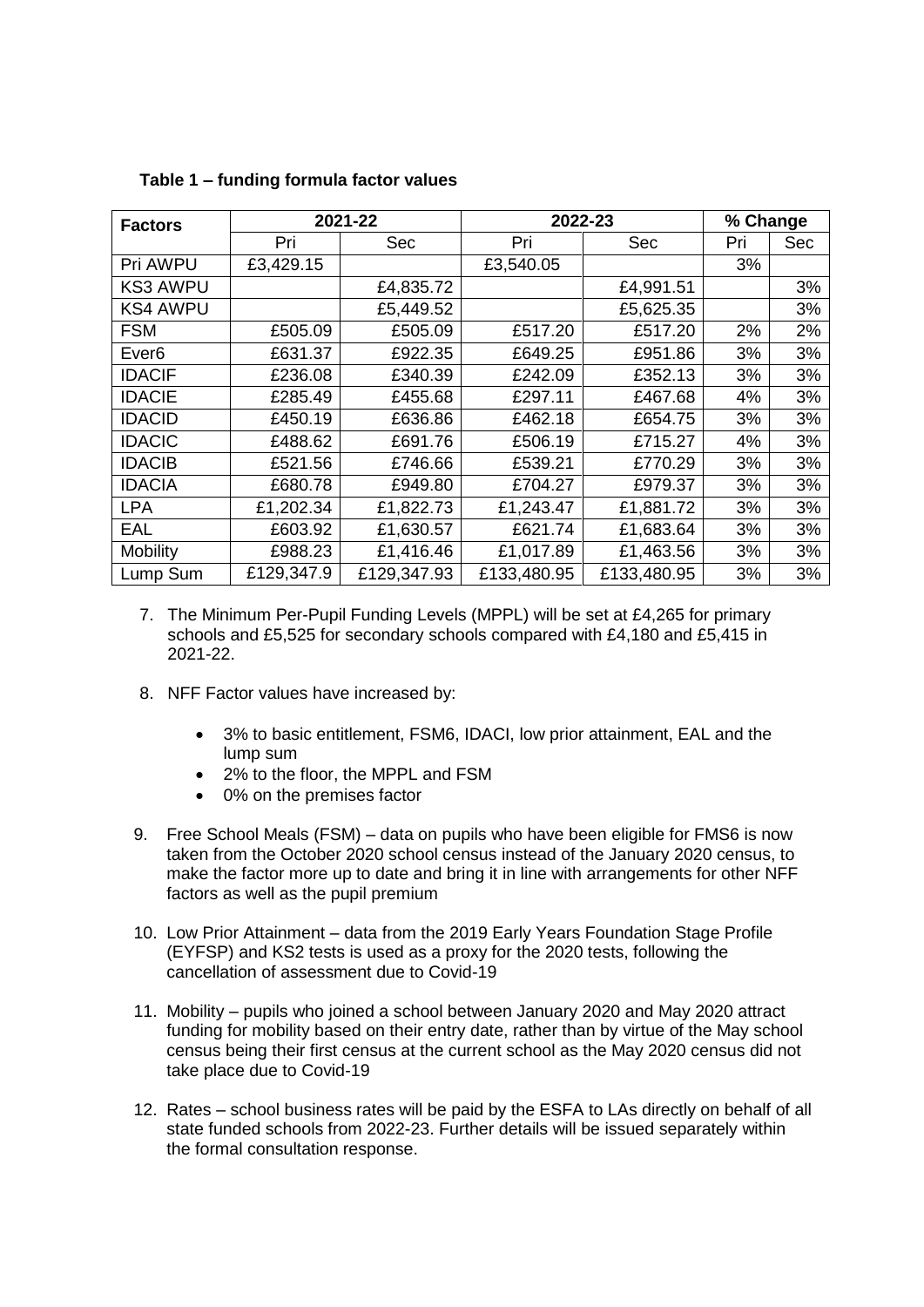- 13. Teachers Pay Grant (TPG) and Teachers Pension Employers Contribution Grant (TPECG) are now fully rolled into the NFF. No separate adjustments are needed to local formulae beyond what was already done in 2021-22 to account for these grants in 2022-23.
- 14. Block transfers LAs will continue to be able to transfer up to +0.5% of the schools block to other blocks of the DSG, with schools forum approval. A disapplication is required for transfers above 0.5% or for any amount where schools forum does not give approval.

15.

# **Minimum Funding Guarantee (MFG)**

- 16. The MFG will continue and the allowable range for 2021-22 is between +0.5% and +2%.
- 17. This means that each school will gain at least +0.5% *per pupil* compared with the 2020-21 budget.
- 18. Where schools are protected by MFG this means that they are receiving funding over and above that which is calculated by the National Funding Formula because of the levels of funding they had been receiving prior to the introduction of the NFF. In future years if the MFG protection is removed then those schools who are funding above the NFF will see an immediate drop in funding from one year to the next.

## **Central School Services Block**

- 19. The CSSB funds the following services:
	- School Admissions
	- Servicing of Schools Forum
	- LA retained duties for schools and academies.
- 20. The indicative funding for 2022-23 is £1.4m.

# **Growth Fund**

21. Schools Forum agreed to continue to maintain a ring fenced growth fund from the DSG in order to fund in-year pupil growth in relation to additional classes in both maintained and academy schools which create additional classes at the request of the LA.

## **High Needs Funding**

- 22. High Needs funding is designed to support a continuum of provision for pupils and students with special educational needs and disabilities (SEND) from 0-25 years old. The following are funded from the High Needs Block of the DSG:
	- Harrow special schools and academies
	- Additionally Resourced Mainstream (ARMs) units in mainstream schools and academies
	- Places in out of borough special schools and independent school provision
	- EHCPs in mainstream schools and academies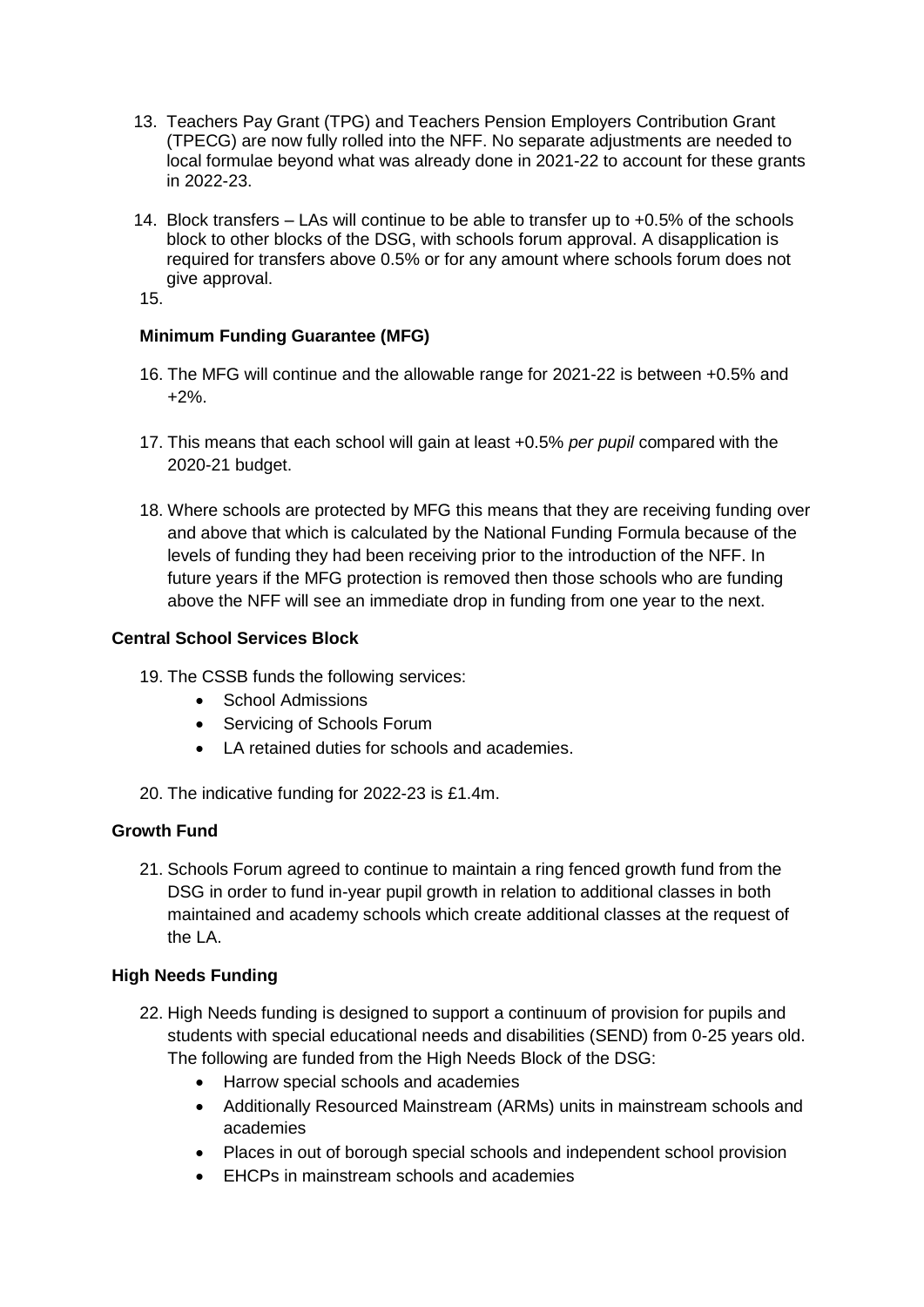- Post 16 provision including Further Education
- SEND Support services and support for inclusion
- Alternative provision including Pupil Referral Units and education other than at school
- 23. The government introduced a National Funding Formula for High Needs from 2018- 19. Funding has previously been based on historical allocations plus small annual amounts of growth. In order to manage increasing growth for demand and complexity, annual funding transfer from the schools block into the high needs block have been approved by Schools Forum
- 24. From 2018-19 the Schools Block has been ring-fenced and transfers between blocks has been restricted to 0.5% of the Schools Block (approx. £800k). The decision to agree a transfer remains with Schools Forum. It agreed a transfer of 0.5% in 2018-19 and a reduced transfer of 0.25% in 2019-20 however it did not agree to any transfer beyond 2019-20 on the basis that the government should be properly addressing the inherent underfunding of High Needs pupils and to continue to topslice mainstream school budgets masks the extent of the problem.
- 25. There is anticipated to be an additional £3m added to the HNB for 2022-23 however there are already significant pressures on the HNB.
- **26.** At the start of 2021-22 there is a cumulative overspend on the HNB of £3.730m and there is a further projected overspend in 2021-22 of £1.165m taking the projected cumulative deficit on the HNB to £4.895m by March 2022.

# **DSG deficits**

27. The government consulted on the treatment of deficits in 2019. The outcome of the consultation was a change to the regulations for the treatment of DSG deficits so that LAs must carry forward any HNB deficit to be funded from the next year's budget share. It also explicitly states that LAs can not and should not fund any DSG deficit from its own reserves.

## **DSG Management Plans**

- 28. With effect from 2019-20 the DfE has tightened up the rules under which local authorities have to explain their plans for bringing the DSG account back into balance
- 29. The DfE will require a report from any LA that has a cumulative DSG deficit of more than 1% at the end of the financial year. The 1% calculation will be based on the latest published DSG allocations for 2020-21 compared with the deficit shown it he authority's published draft accounts.
- 30. The recovery plan has been drafted however and discussed with Schools Forum. However the following points should be noted:
- 31. Despite the significant proposals and measures planned over the next ten years, this will not mitigate the deficit. This is due to the following contributory factors: